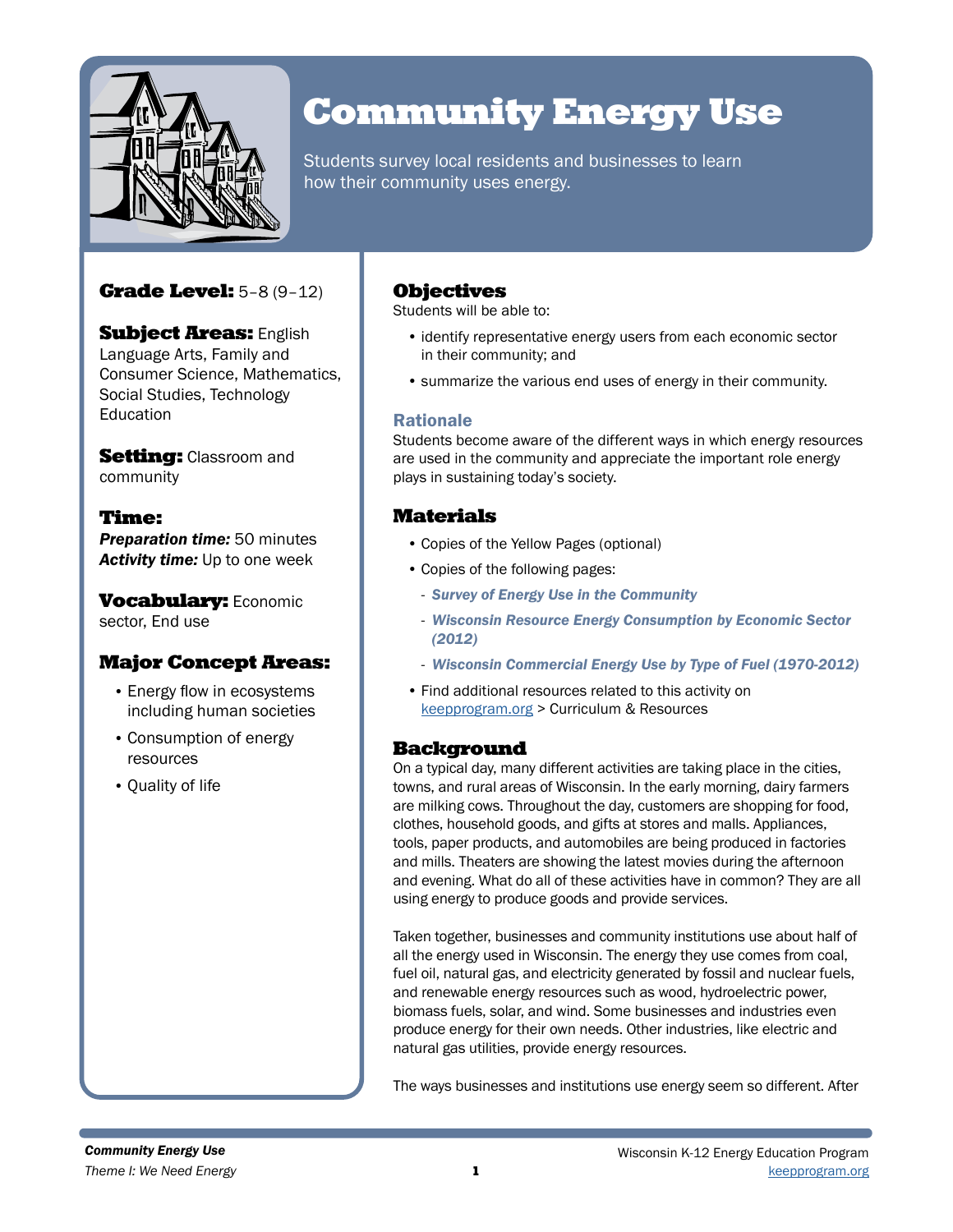all, what end uses might a dairy farm, a paper mill, and a movie theater have in common? Nearly all buildings require air conditioning, lighting, space heating, and water heating. Another common end use is office equipment; these days nearly every business and institution has a computer, printer, and scanner to organize and communicate information.

Some end uses, although common to many businesses, vary in terms of their importance. For instance, cooking and refrigeration are major end uses in restaurants, but are minor end uses in offices that have a coffee maker, microwave oven, and refrigerator in their break rooms. Certain end uses in industry (like process heating and motor-driven machinery for manufacturing) and in agriculture (crop drying and irrigation) are only found within these sectors. The types of equipment listed under the miscellaneous equipment end use category are also specific to a particular business and institution. Examples range from drills used by dentists to video games at arcades. (See Economic Sectors and End Uses for further explanations and examples of energy end uses found in commercial businesses, industries, farms, and other institutions.)

## Procedure

#### **Orientation**

Ask students to describe their community. Have them list representative businesses or organizations in their town or city. Students can refer to their parents' careers or perhaps their own part-time work. An alternative is to have students look through the Yellow Pages and find examples that fit in each sector. Challenge students to place their listed items within the following categories (economic sectors):

- Transportation
- Agriculture
- Industrial
- Commercial
- Residential

Have students continue to provide examples until there is at least one representative within each sector (schools fit within the commercial sector).

#### **Steps**

**1.** Discuss how businesses or organizations use energy. How does industry or business energy use compare to how students use energy in the home? What type of equipment is unique to a certain business? (See *Economic Sectors and End Uses*)

- 2. Ask students to guess which of the sectors use the most energy. Have students assign the percentage of total energy they think each economic sector uses in Wisconsin. Encourage educated guesses. The total should add up to 100 percent.
- 3. Show students the *Wisconsin Resource Energy Consumption by Economic Sector (2012)* page. Have students compare the percentages they listed to the sector percentages on the pie chart and comment on what they see.



- 4. Ask students if they think their community's energy use is comparable to the whole state of Wisconsin. For example, if students live in a farming community, they may think that agriculture should be represented by a larger percentage.
- **5.** Discuss ways students can get a better picture of how their community uses energy. They might contact a local utility or perhaps their chamber of commerce might have some insights.
- 6. Inform students that through surveys they can gain an understanding of their community's energy use.
- 7. In general students will need to do the following:
	- •Develop a survey. Have students brainstorm what information they would like to acquire about their community's energy use. Based on the needed information and questions, have students develop a community energy use survey or use or adapt the one provided with this activity (see *Survey of Energy Use in the Community*). The class should develop the survey together so all students are asking the same questions.
	- •Decide whom to survey. Have the class generate a list of organizations or agencies they could survey to gain insight into their community's energy use. Encourage students to identify representatives from the commercial industrial, and agricultural economic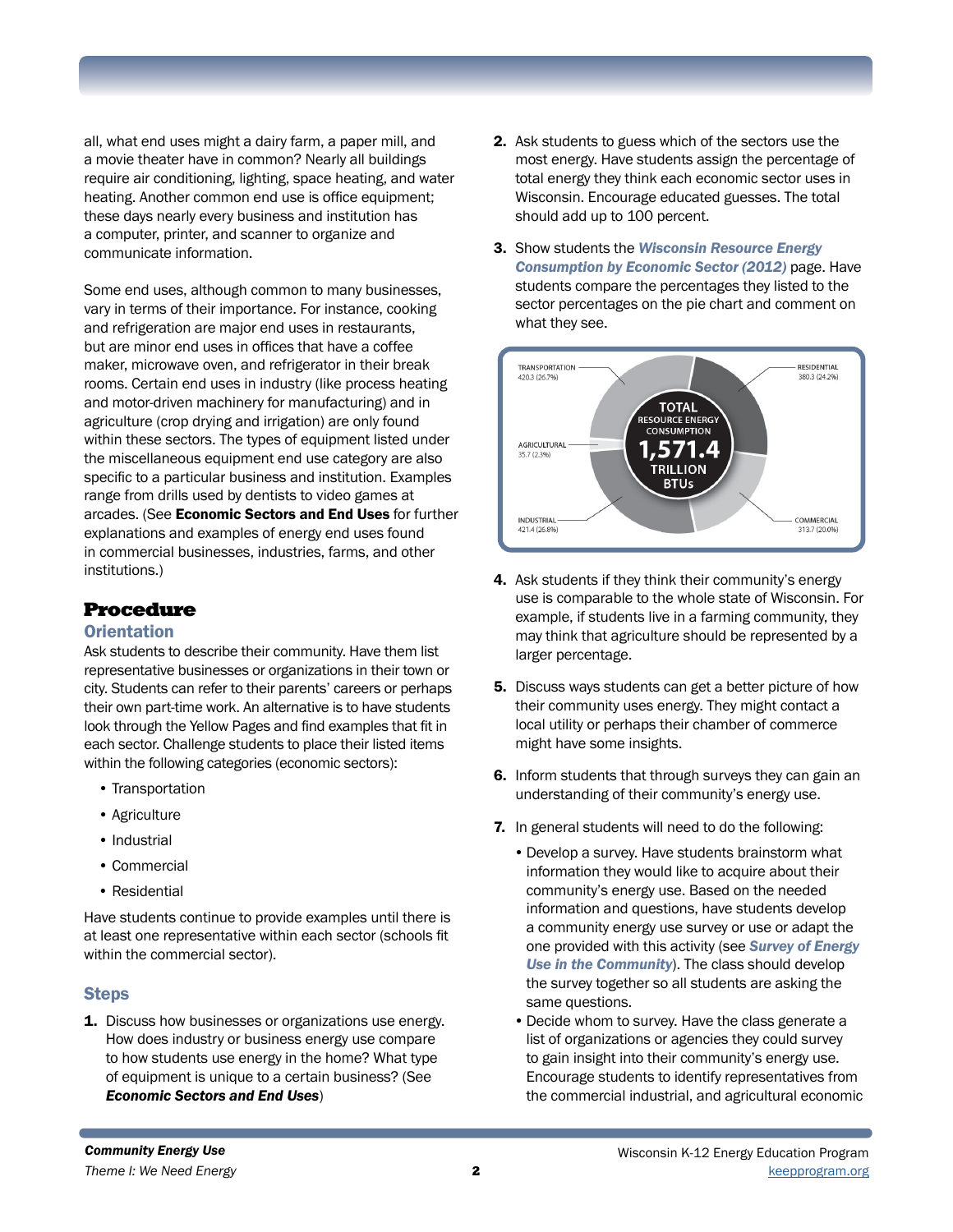sectors. Suggest students begin by contacting people they know such as businesses where they or adult family members work. Students should check with you before they make their decisions.

- Plan the survey strategy. Students may want to mail the survey, conduct phone surveys, or visit the sites and conduct interviews. Encourage students to obtain the name and contact information for the person within the business or institution who knows the most about energy use. It may be the owner or students might be referred to the custodian, superintendent, or maintenance manager for additional information about energy use. A large facility may employ production engineers who know how energy is used in certain production processes.
- •Conduct the survey. To conduct the survey, students can work in teams (if surveys are being mailed, this can be done as a class with specific tasks—such as identifying addresses, labeling, and tallying the results—assigned to different groups). It may take about a week for the students to develop and conduct their surveys (more time will be needed if they mail their surveys).



#### **Closure**

Have students report highlights of their survey findings after they have been conducted. This report may either be a short written summary or a brief oral presentation.

NOTE: Ask students to re-examine the percentage of energy they guessed that each sector in their community used. Would they want to make any adjustments based on their surveys?

#### Assessment

#### Formative

- Did questions in students' surveys effectively solicit information about community energy use?
- How effective were students' surveying strategies?
- Did the class identify and survey a variety of community members?
- Did student presentations indicate that they had successfully surveyed community members about their energy use?
- Can students summarize how each
- economic sector in their community uses energy?

#### **Summative**

- Have students create a profile of energy use in their community based on their survey findings. The profile can be a written report, a video documentary, a travel brochure, or a short story. One suggestion is to create a mural or large community map on one of the classroom walls. The mural should depict the various economic sectors of their community and how they use energy. Perhaps the local utility would want to display the mural or map as well.
- If possible, invite an actual community planner or someone from the local utility to discuss the community's resource management policies. Based on their surveys, can students see how this plan is working? Is there evidence that energy is being used efficiently? What recommendations do students have for revising the plan?

#### Extensions

Find out what the businesses and the community have done to improve energy efficiency. Below are some questions students can ask.

- Does the business or community institution consider energy efficiency important?
- Has the business or community institution made any energy efficiency improvements over the past two years?
- If "yes," describe the energy efficiency improvements.
- Is the business or community institution planning to undertake energy efficiency improvements?
- If "yes," describe the energy efficiency improvements being planned and indicate when they are expected to be completed. If "no," why not?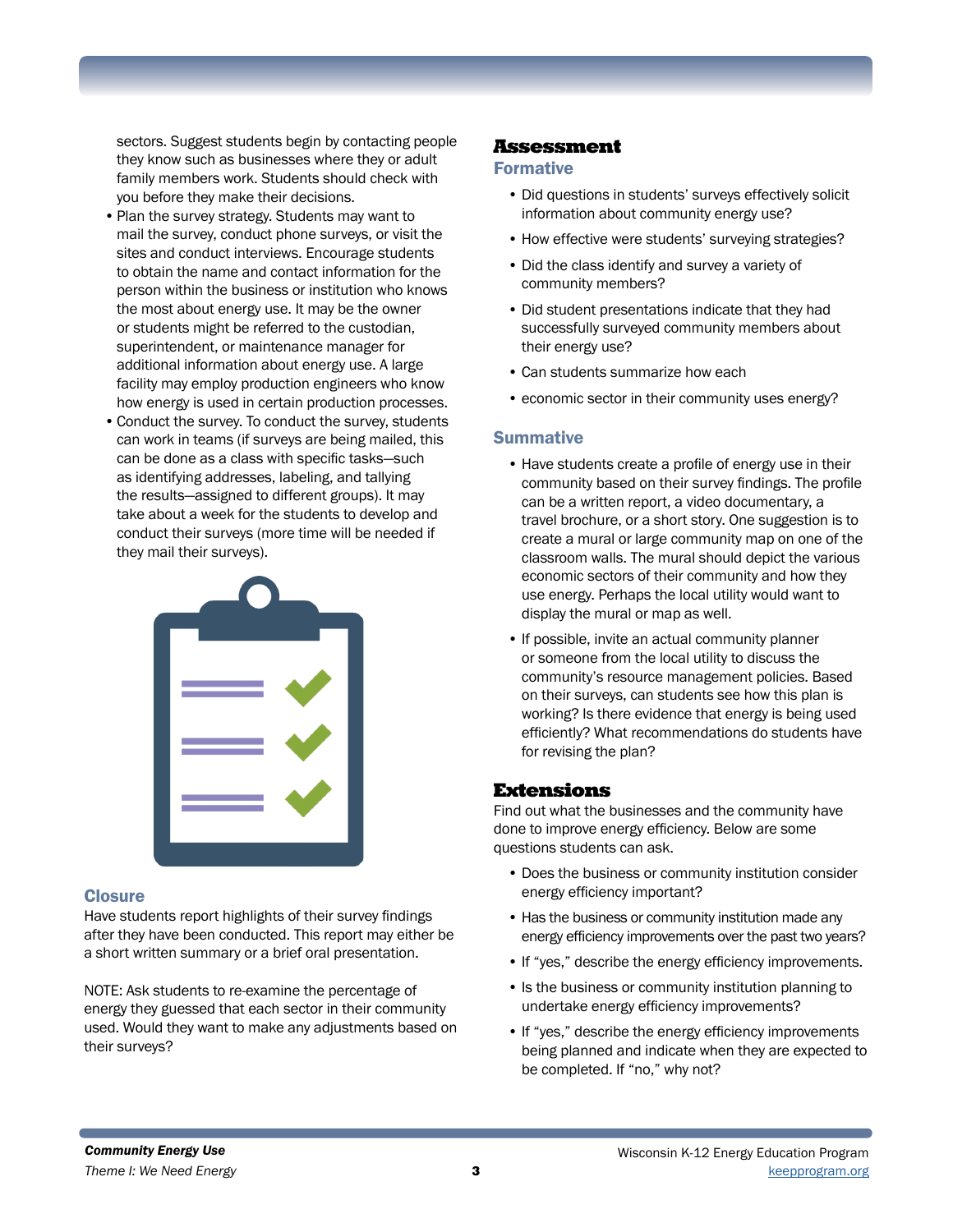Students can suggest ways that the business or community institution they surveyed could improve energy efficiency (if it has not already done so) and how it could solve problems that prevented it from improving energy efficiency in the past.

Adapt the community survey to ask business owners what energy source is used to power their equipment and operations. For example, see *Wisconsin Commercial Energy Use by Type of Fuel (1970-2012)*. Some industries, such as paper companies, generate their own electricity. Students can also investigate how energy sources have changed over time. For example, according to the graph electricity use has increased while petroleum has decreased.

#### Related KEEP Activities

Students can use other surveys, such as the one in "At Watt Rate?" to measure their home energy use. In the activity "Why Use Renewable Energy,"students interview home and business owners about their alternative energy choices. With the activity "Energy Futures" students can investigate possible future scenarios for their community.

© 2020 Wisconsin Center for Environmental Education

The Wisconsin K-12 Energy Education Program is supported through funding from



Wisconsin K-12 Energy Education Program (KEEP) **College of Natural Resources University of Wisconsin-Stevens Point** 









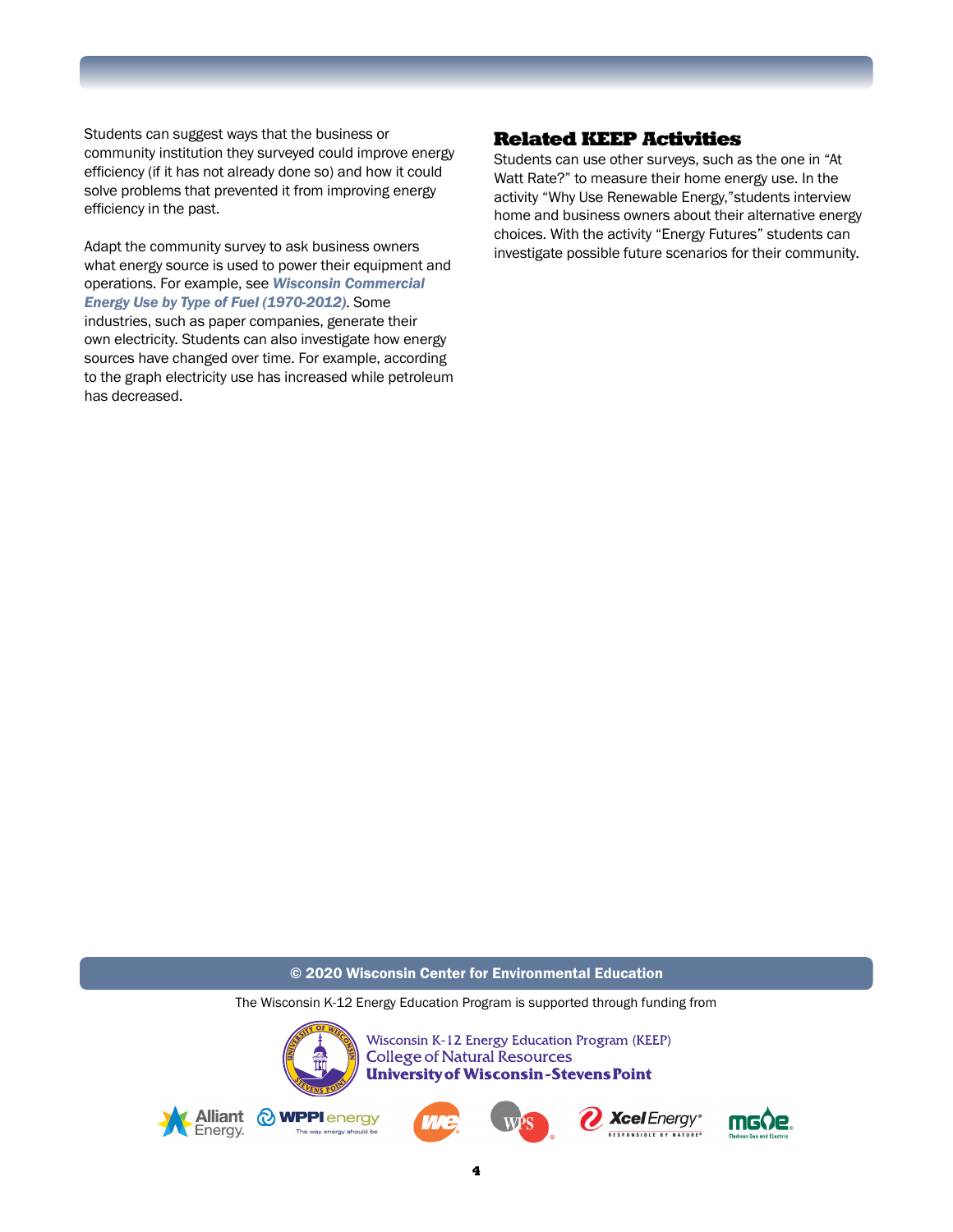## Economic Sectors and End Uses

Energy consumption in Wisconsin is divided among five economic categories called sectors. Examples and typical energy end uses found within each economic sector are listed in the following table.

| <b>Economic Sector</b>           | <b>Examples</b>                                                                                                                                                                                                              | <b>End Uses</b>                                                                                                                                                                                                                                 |
|----------------------------------|------------------------------------------------------------------------------------------------------------------------------------------------------------------------------------------------------------------------------|-------------------------------------------------------------------------------------------------------------------------------------------------------------------------------------------------------------------------------------------------|
| <b>Residential</b>               | Apartments, Single Family Homes,<br>Multi-Family Homes, Mobile Homes,<br><b>Vacation Homes</b>                                                                                                                               | Air Conditioning, Clothes Washing and<br>Drying, Cooking, Entertainment, Home<br>Office Equipment, Lighting, Outdoor<br>Equipment, Refrigeration, Space heating,<br>Water Heating, Workshop Equipment,<br>Miscellaneous Appliances <sup>1</sup> |
| <b>Commercial</b>                | Offices, Retail Stores, Grocery Stores,<br>Restaurants, Warehouses, Theaters,<br>Government Buildings, Schools,<br>Places of Worship, Hotels and Motels                                                                      | Air Conditioning, Clothes Washing<br>and Drying, Cooking, Lighting, Office<br>Equipment, Refrigeration, Space heating,<br>Water Heating, Workshop Equipment,<br>Miscellaneous Equipment <sup>2</sup>                                            |
| <b>Industrial</b>                | Factories and assembly plants that<br>make finished products.<br>Industries that contract or produce<br>raw materials and energy resources<br>such as minerals, lumber, fishing,<br>coal, oil, natural gas, and electricity. | Air Conditioning, Cooking, Lighting,<br>Miscellaneous Appliances, Office<br>Equipment, Motor-Driven Machinery <sup>3</sup> ,<br>Process Heating, Refrigeration, Space<br>Heating <sup>4</sup> , Ventilation, Water Heating                      |
| <b>Agricultural</b><br>(Farming) | Dairy, Fruits and Vegetables,<br>Grain (corn, wheat), Livestock<br>(beef, hogs, poultry), Other                                                                                                                              | Air Conditioning, Crop Drying, Irrigation,<br>Lighting, Motor-Driven Machinery,<br>Refrigeration, Space Heating, Ventilation,<br>Water Heating, Water Pumping,<br>Miscellaneous Equipment <sup>2</sup>                                          |
| <b>Transportation</b>            | Passenger, Commercial, Government                                                                                                                                                                                            | Airplanes, Automobiles, Boats, Buses,<br>Ships, Trains, Trucks                                                                                                                                                                                  |

#### Definitions of Less Common Energy End Uses

<sup>1</sup>Miscellaneous appliances are home appliances that are not categorized under other end uses. Examples include electric toothbrushes, vacuum cleaners, and electric foot massagers.

2Miscellaneous equipment is equipment used in the commercial, industrial, and agricultural sectors that is not categorized under other end uses. Examples include floor polishing equipment used in offices, X-ray machines used in a doctor's office, and film projectors used in theaters.

3Motor-driven machinery is machinery used in manufacturing processes that is driven by motors. Drills used to make holes in metal and saws used to cut wood in a lumber mill are examples.

4Process heating is heating used in manufacturing and other industrial processes. Heating iron ore in a blast furnace to make steel is an example of process heating.

<sup>5</sup>Insulation and air infiltration—drafts and air leakage through windows, doors, and other cracks—in homes and buildings are not listed in the table because they are not considered to be end uses. However, they directly influence the effectiveness with which energy is used for space heating in homes and other buildings, and are therefore important.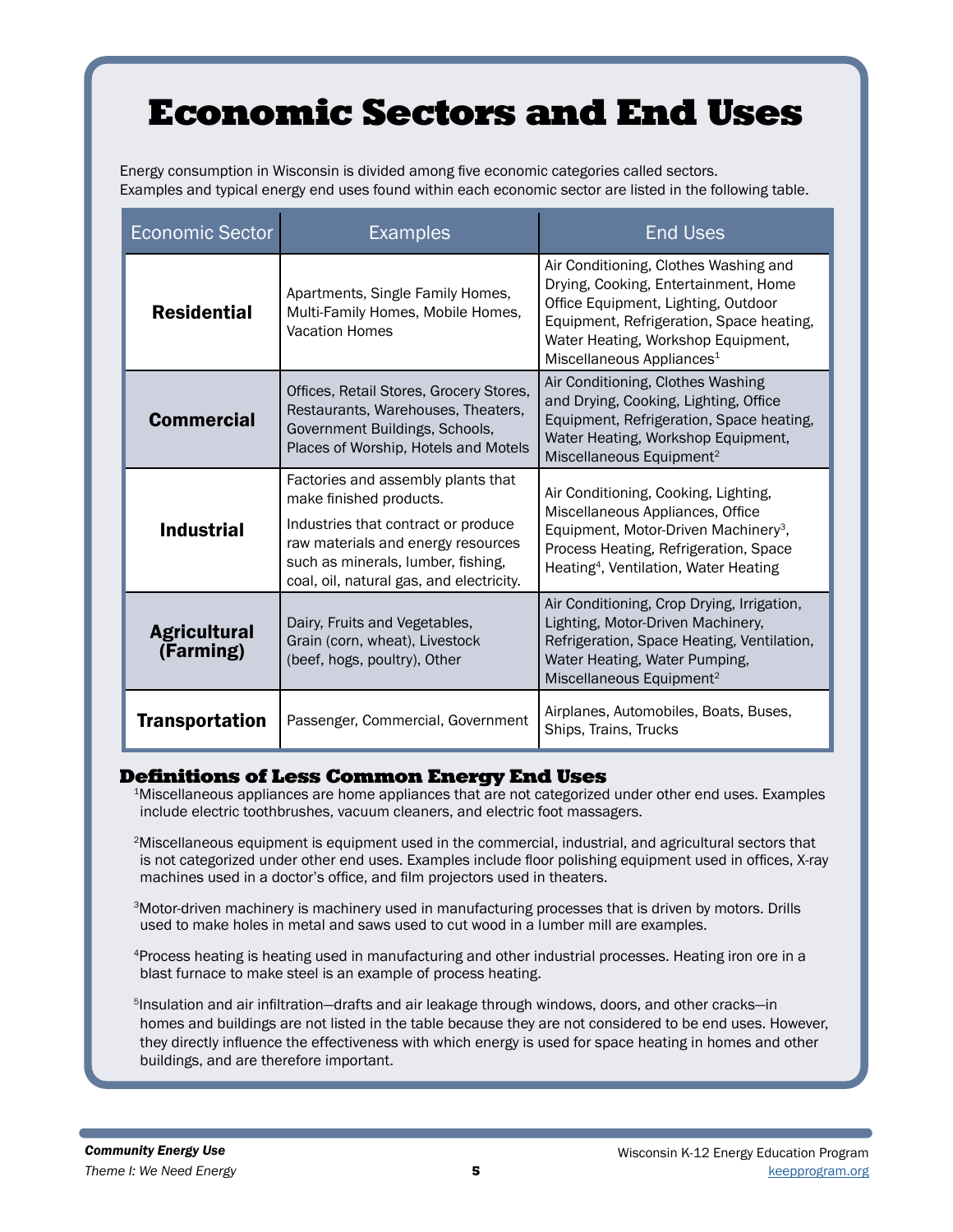| <b>Survey of Energy Use in the Community</b>                                                                                                                                                                                                       |
|----------------------------------------------------------------------------------------------------------------------------------------------------------------------------------------------------------------------------------------------------|
| Name and address or location of business:                                                                                                                                                                                                          |
| Type of business or community institution:<br>$\Box$ Commercial business<br><b>Industry</b><br>⊔<br>$\Box$ Farm or agricultural business<br><b>Government institution</b><br>$\Box$<br>$\Box$ Nonprofit organization<br>Other (describe)<br>$\Box$ |
| Name and job title of person(s) being interviewed:                                                                                                                                                                                                 |
| Briefly describe what the business does.                                                                                                                                                                                                           |
| What are the main ways that this business or community institution uses energy?                                                                                                                                                                    |
| What special equipment, machinery, or manufacturing processes does the business<br>use, what is its purpose, and is it a major or minor user of energy?                                                                                            |
|                                                                                                                                                                                                                                                    |